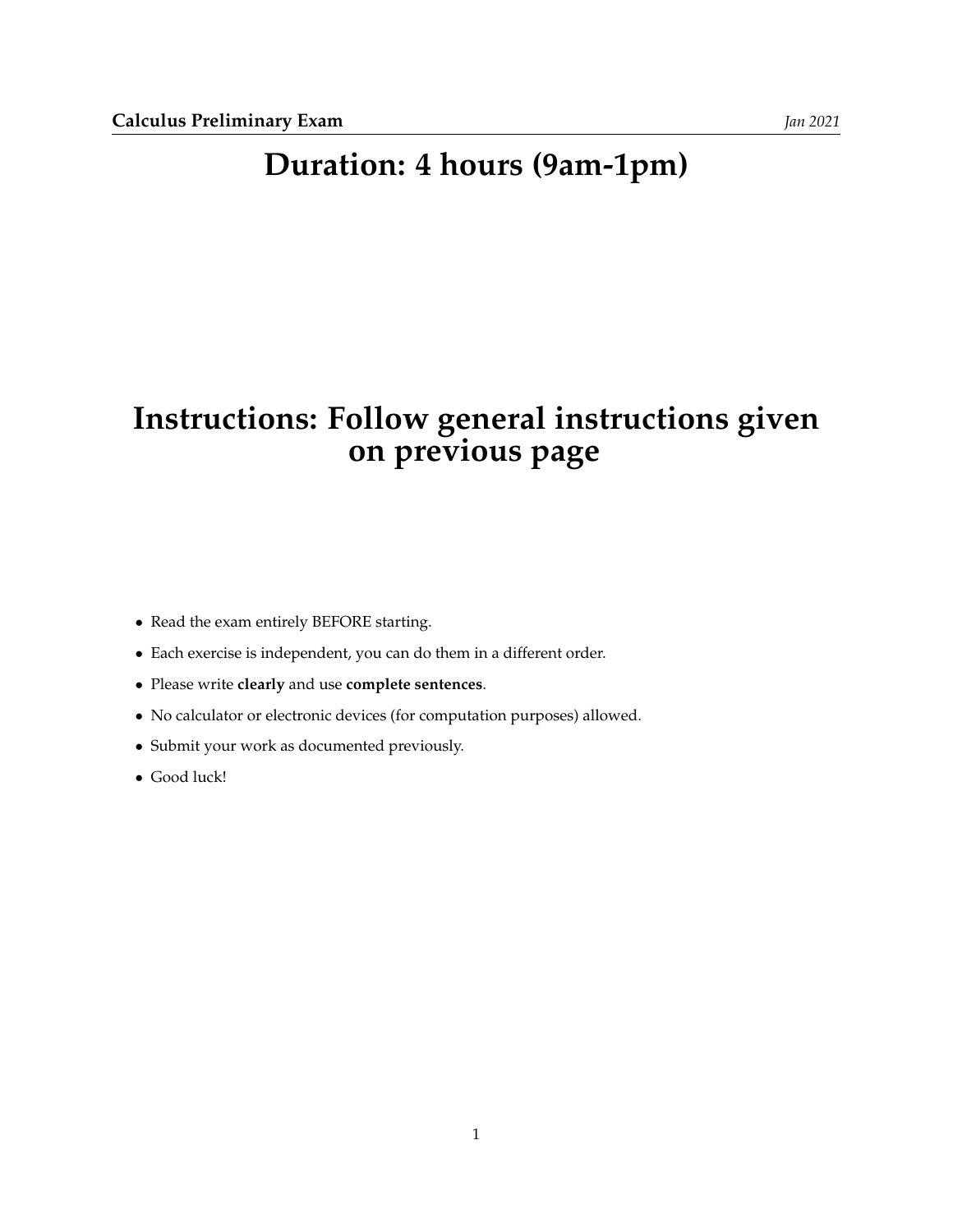1. Evaluate the following limits (if it doesn't exist, justify):

(a) 
$$
\lim_{x \to 1} \frac{\sqrt{x-1}}{1-x}
$$
, (b)  $\lim_{x \to 0^+} \frac{\sin(x)}{x(x+1)}$ , (c)  $\lim_{n \to \infty} \left(1 + \frac{2}{n}\right)^{1/n}$ 

2. Determine if the following series are convergent or divergent. In case of convergence, provide the limit.

(a) 
$$
\sum_{n=0}^{\infty} \frac{(x-3)^n}{2^n n!}
$$
, (b)  $\sum_{n=2}^{\infty} \frac{4n^2 + n}{10 + 2n^2}$ , (c)  $\sum_{n=2}^{\infty} \frac{1}{n^2 - 1}$ 

3. Integrate the following:

(a) 
$$
\int \frac{x+1}{x^2-1} dx
$$
, (b)  $\int_0^{\frac{\pi}{2}} \sin^{16} x dx$ 

*(Hint: provide first a recurrence relation for* b)*)*

4. Take the following derivatives:

(a) 
$$
\frac{d}{dx} \left( \int_0^{x^2} \sin(xt) dt \right)
$$
 (b)  $\frac{dy}{dx}$  for  $y^4 + 2xy = 1$ 

- 5. Let C be a unit cube with vertices (0,0,0), (0,1,0), (1,0,0), (1,1,0), (0,0,1), (0,1,1), (1,0,1), (1,1,1), and consider the vector field  $\vec{F} = \langle 2x + y, z + x, 0 \rangle$ . We denote S the surface of the cube, positively oriented.
	- (a) Sketch  $C$  and  $S$ .
	- (b) Use the Divergence Theorem to evaluate the integral  $\iint_S$  $\vec{F}\cdot\vec{dS}$  (we expect a clear verification of all hypotheses).
	- (c) Now compute the integral  $\iint_S$  $\vec{F}\cdot\vec{dS}$  directly.
- 6. Consider the vector field  $\vec{F} = \langle x^2 + 1, 3y, z \rangle$ .
	- (a) Show that  $\vec{F}$  is conservative and find an associated potential function  $\phi$ .
	- (b) Use the previous question to compute the line integral  $\int_C$  $\vec{F} \cdot \vec{dr}$  where  $C$  is the segment going from the origin to the point  $A = (2, 1, 1)$ . (partial credit will be given if you decide to compute it directly if you haven't found the first question).
- 7. Consider an annulus  $A$  of inner radius 1, and outer radius 10, in the  $xy$ -plane. We want to compute  $I =$  $\int_A f dA$ , where f is a function given in polar coordinates  $f(r, \theta) = \ln(r) \sin(\frac{\theta}{3})$ .
	- (a) Sketch the domain A.
	- (b) Compute *I* using Euler's coordinates  $(r, \theta) \mapsto (z, \theta) = (\ln r, \theta)$ .
- 8. Consider the plane  $x + 2y z = 3$ 
	- (a) Provide a parameterization of that plane.
	- (b) Given a point  $A = (1, 2, 1)$ , find a vector (starting at A) parallel to the plane, and a unit vector (starting at A) perpendicular to the plane.